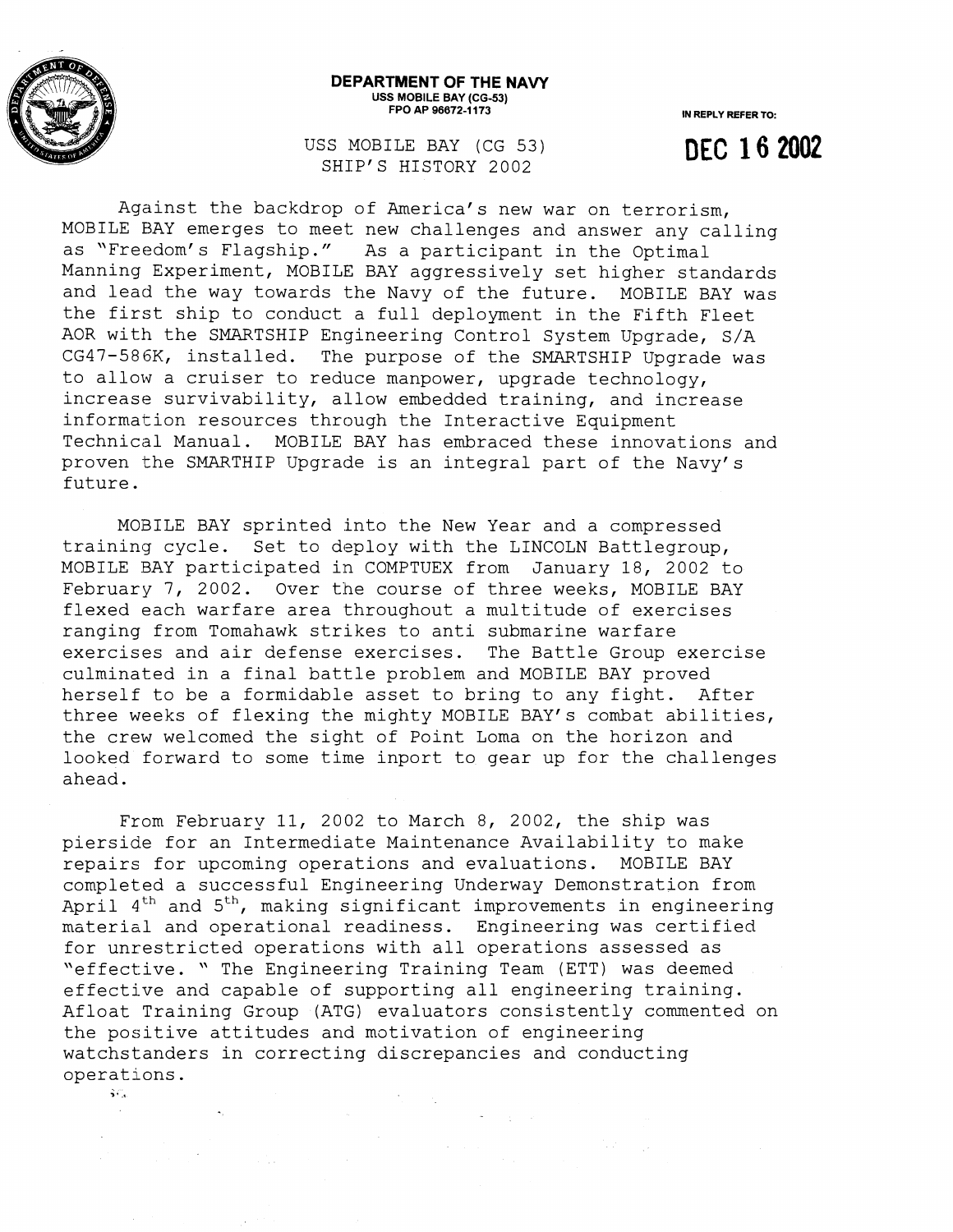On April 10, 2002 MOBILE BAY said farewell to Captain Peter B. Opsal at a Change of Command ceremony held at Pier Two, Naval Station San Diego and hailed Captain W. James Kear. It was a memorable closing to a successful tenure for Captain Opsal, while also serving as an inspirational beginning for MOBILE BAY and her new Captain.

The Combat Systems and Weapons Department underwent Combat Systems Command, Control, Communications, Computer Readiness Assessment (CSRA) from April 8, 2002 through April 25, 2002 where they identified discrepancies throughout the systems and were challenged to correct the discrepancies.

On April 19, 2002 MOBILE BAY made her way to Seal Beach, California for her ammo onload prior to participating in the Joint Force Training Exercise (JTFEX). Following three intense weeks of participating in Battle Group exercises and advanced battle problems, MOBILE BAY completed the Battle Group Force Protection Inspection from May 14 through May 16, 2002. The crew was inspected on their abilities to react to situations posed by the evaluators simulating terrorist threats they might experience overseas to include chemical and biological attack and suspected bomb threats. Following the inspection, MOBILE BAY also completed a successful NAVOSH Safety Survey on May 21, 2002 in preparation for the upcoming INSURV. In just eight weeks, MOBILE BAY held numerous zone inspections to identify thousands of discrepancies to be corrected prior to INSURV.

MOBILE BAY completed the INSURV Inspection on June 14, 2002 with a flawless performance. The senior inspector was extremely pleased with MOBILE BAY and wrote, "MOBILE BAY was well prepared for this inspection." The shipwide and engineering preparations allowed MOBILE BAY to meet minimum acceptable propulsion equipment by 0800 on Day 2 of the inspection. Across the board, engineering scored extremely well with a full power grade of 90%, a quick reversal grade of 908, a steering grade of 97%, a propulsion grade of 86%, an auxiliaries grade of 80%, an electrical grade of 79% and a damage control grade of 75%.

With INSURV behind them, the crew turned towards making preparations for their upcoming Western Pacific deployment in support of Operation ENDURING FREEDOM. The crew went directly into Pre Overseas Movement (POM) while accomplishing major milestones in material readiness prior to departure.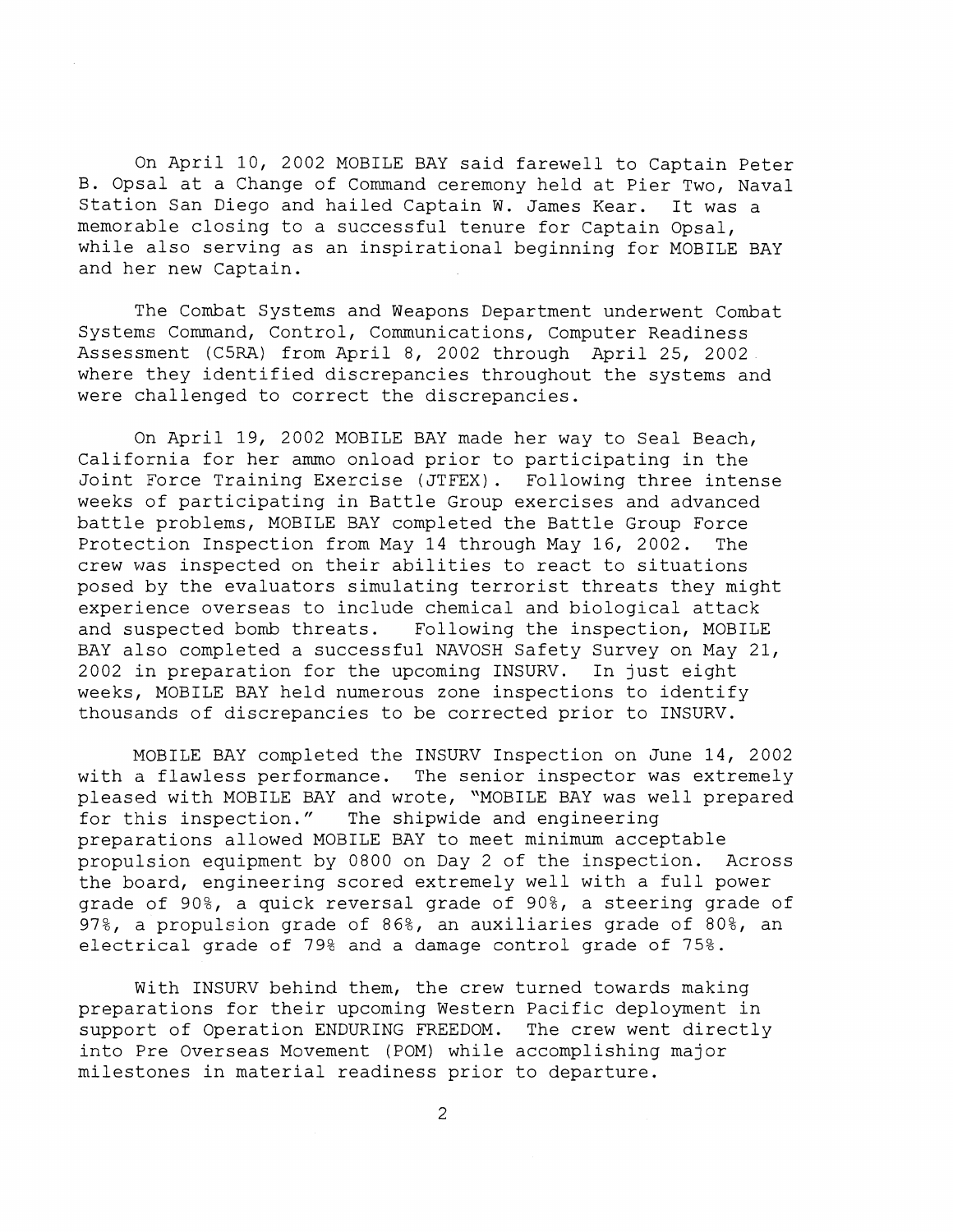On July 18, 2002 families and friends were invited on board MOBILE BAY for the Family Day cruise. The demonstrations included a five-inch gun shoot, CIWS gun shoot, full power demonstration, and a fly by from Battlecat, HSL 43 Detachment ONE, who would be joining the crew for deployment. Along with the demonstrations and walking tours that continued all afternoon, crewmembers and their families enjoyed a barbeque on the flight deck accompanied with face painting for the kids and a DJ.

On July 24, 2002, a Navy band lined the pier as friends and families gathered teary eyed as they said their final goodbyes before the ship pulled away to embark on a deployment in support of Operation ENDURING FREEDOM (OEF) . Eight days later, MOBILE BAY pulled into Pearl Harbor, Hawaii for a short port visit. Transiting independently from the rest of the Battle Group, MOBILE BAY made port visits in Guam, Singapore and Thailand before entering the Fifth Fleet AOR.

MOBILE BAY's performance during deployment to the  $5<sup>th</sup>$  Fleet served as the Ticonderoga Cruiser class example of multi-mission warfare. MOBILE BAY flawlessly executed a wide variety of missions including 122 boardings in a 35-day period in support of Maritime Interdiction Operations (MIO) . While enforcing United Nations Resolution 986 sanctions, MOBILE BAY discovered and confiscated over 12 thousand metric tons of illegally smuggled crude oil from Iraq valued at well over 2 million dollars. MOBILE BAY further demonstrated her flexibility and tactical acumen by performing impeccably as Air Defense Commander (ADC) for CTF 50 in the Persian Gulf, flagship for CDS 50 and as a Straights of Hormuz (SOH) escort unit. MOBILE BAY was innovative in every warfare area capitalizing on the benefits and tactical advantages inherent to the Smart Ship and OME concepts.

MOBILE BAY executed all tasking in support of OEF with unimpeachable professionalism and tactical excellence. Setting the standard for tenacity and readiness, MOBILE BAY'S efforts in OEF MI0 set new standards for query procedures and data collection processes. MOBILE BAY surpassed all others with over 220 queries while on station in the Gulf of Aden/Horn of Africa (GOA/HOA) operating area.